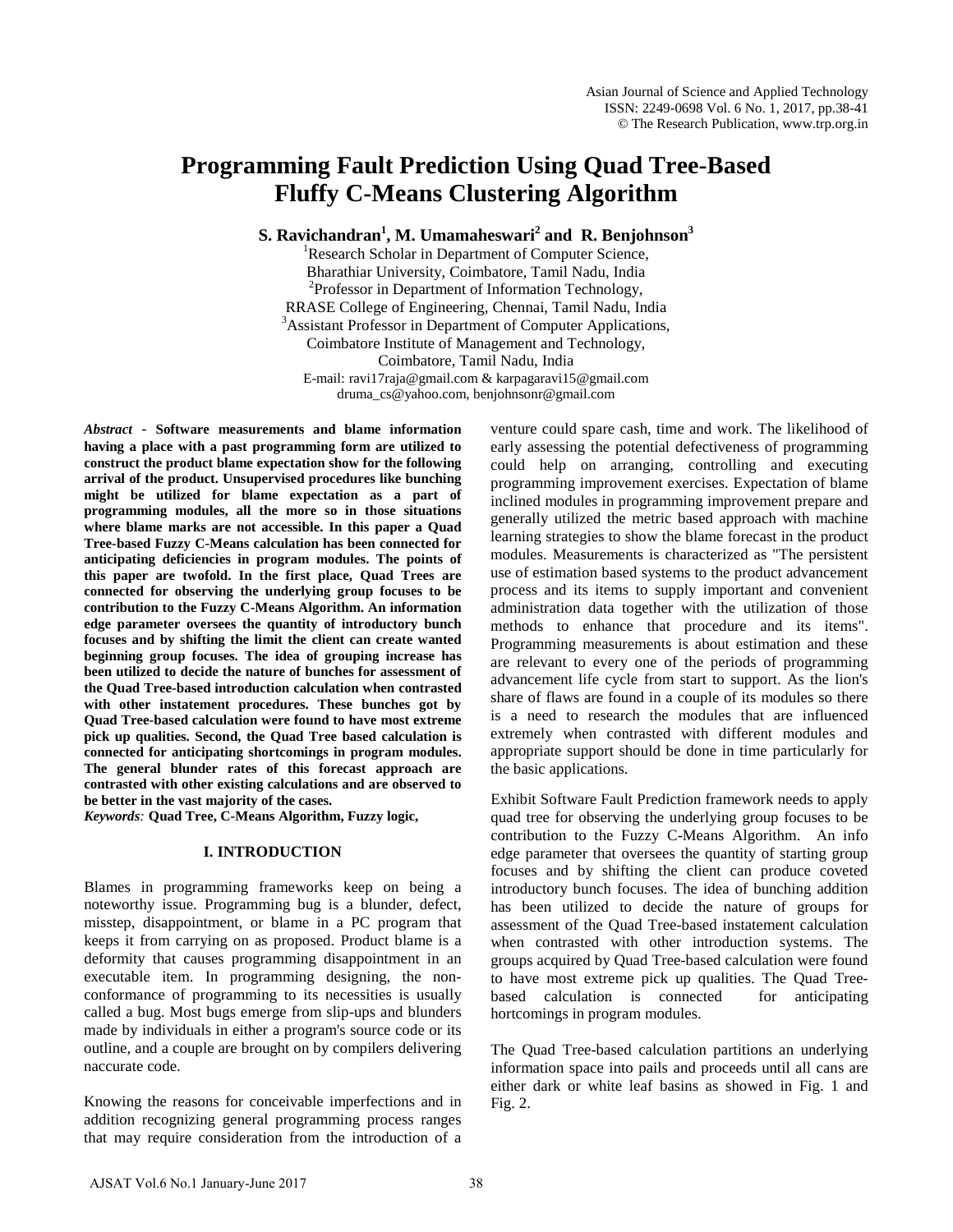

Fig.1Quad Tree implementation for 4 – quadrants

In Fig.1 the first division into four buckets is done. Out of these, three buckets are gray while one is white. In Fig. 2 the gray buckets are further subdivided, while the white one is left as such. At this stage, one of the sub buckets is labelled as a black leaf bucket.



Fig.2 Quad Tree implementation for 16 – quadrants

#### **II. RELATED WORK**

The master based approach for programming issue expectation issue applies K-Means and Neural-Gas methods on various genuine information sets and afterward a specialist investigated the agent module of the group and little factual information with a specific end goal to name every bunch as blame inclined or not blame inclined. Also, in view of their experience Neural-Gas-based expectation approach performed somewhat more regrettable than K-Means grouping based approach as far as the general blunder rate on vast information sets. Be that as it may, their approach is subject to the accessibility and ability of the master.

It proposed an obliged based semi-administered bunching plan. They demonstrated that this approach helped the master in improving estimations when contrasted with forecasts made by an unsupervised learning calculation.

It proposed a grouping and measurements edges based programming flaw forecast approach and investigated it on three datasets. The fundamental commitment of their paper is the utilization of measurements edges with or without grouping strategies and the evacuating of the commitment of a specialist help. In any case, the determination of the bunch number is done heuristically in this grouping based model as well. In this study, we utilize x-implies grouping strategy and our model does not require the choice of bunch number. Rather than a correct bunch number, an interim is given to the x-implies calculation.

It has connected unsupervised learning approach for blame expectation in programming module in. In their work, the false negative rates (FNR) for the grouping based approach are not as much as that for measurements based approach, while the false positive rates (FPR) are better for the measurements based approach. The general mistake rates for both methodologies continue as before.

Hereditary calculation has been utilized for advancing focuses as a part of the K-Means calculation furthermore to find a decent dividing. The k-implies calculation is broadly utilized for grouping as a result of its computational effectiveness. Given n focuses in d-dimensional space and the quantity of craved group's k, k-implies looks for an arrangement of k bunch focuses in order to minimize the entirety of the squared Euclidean separation between every point and its closest bunch focus. Nonetheless, the calculation is extremely delicate to the underlying choice of focuses and is probably going to meet to segments that are altogether substandard compared to the worldwide ideal. This study introduce a hereditary calculation (GA) for advancing focuses in the k-implies calculation that all the while recognizes great allotments for a scope of qualities around a predetermined k. The arrangement of focuses is spoken to utilizing a hyper quad tree built on the information. This representation is misused in our GA to create an underlying populace of good focuses and to bolster a novel hybrid operation that specifically passes great subsets of neighboring focuses from guardians to posterity by swapping sub trees. Test comes about demonstrate that GA finds the worldwide ideal for information sets with known optima and discovers great answers for substantial re-enacted information sets. Programming Tank Production Using Quad Tree-Based Flufty Coldman Clustering Algorithm<br>
or a special and solve that studies a single particular or the control of the studies are the control of the studies of the filter or

# **III. QUAD TREE BASED INSTATEMENT ALGORITHM**

# *A. Quad Tree*

A Quad Tree in two dimensional spaces is a 4-way stretching tree that speaks to recursive disintegration of space utilizing separators parallel to the facilitate hub. At every level a square subspace is isolated into four equivalent size squares. This information structure was named as Quad. The meaning of a Quad Tree for a set O of information focuses inside a n dimensional hyper 3D square µ is as per the following:

Let  $\mu = [d \, 1\mu : d' \, 1\mu]$  x  $[d \, 2\mu : d' \, 2\mu]$  x - x  $[d : d']$ .

On the off chance that the quantity of information focuses in any pail is not as much as limit then the Quad Tree comprises of a solitary leaf where the set O and the hypercube  $\mu$  are put away. At every stage each pail gets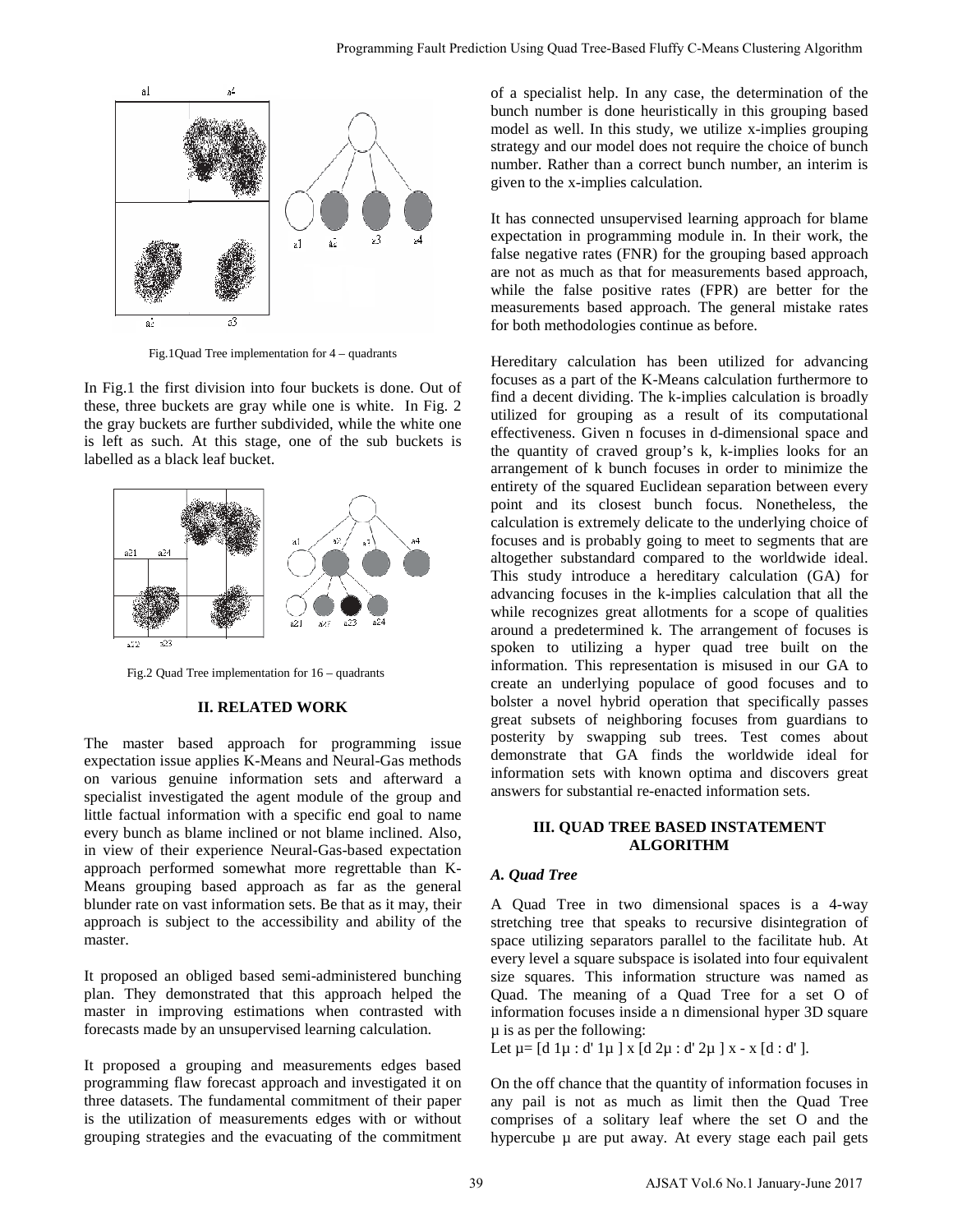subdivided into 2 nu sub pails. Give us a chance to consider the division of cans for  $n = 2$ . Let ud ud 1L d 2L, ud 1R d 2L 1L d 2R, indicate the four quadrants of µ. B. Parameters and Definitions µd n 1R nµ.

### *B. Parameters and Definitions*

MIN: client characterized edge for least number of information focuses in a sub container.

MAX: client characterized limit for most extreme number of information focuses in a sub pail.

**δ:** client determined separation for finding closest neighbors.

*White leaf basin:* a sub pail having less than MIN percent of information purposes of parent.

*Dark leaf basin:* a sub pail having more than MAX percent of information purposes of the parent basin.

*Dark can:* a sub basin which is not one or the other white nor dark.

 $R_k$ : neighborhood set of focus ck of a dark leaf basin.

*C:* set of bunch focuses utilized for introducing K-Means calculation.

#### *C. Estimation of Metric Thresholds*

With a specific end goal to decide adequate measurements edges, there are three techniques depicted as takes after: 1) Experience and Indications from writing: The edge values are indicated by experimental specialists, already presented in the writing. 2) Tuning machine: This approach utilizes a vault of dangerous things (defective modules). In like manner, there are picked edge values that expand the number of effectively recognized things. 3) Investigation of numerous adaptations: This strategy does not parameterize a procedure with a few limits, yet includes an imperative time perspective for each presumed element. The limits are LoC, CC, UOp, UOpnd, Top, TOpnd, NOI and SSE. S. Ravichandran, M. Umamaheswari and R. Benjohnson<br>
and Norided into 2 ng usb paisis Give us a chance to consider<br>
be division of came for n = 2. Let  $\mu$  td  $\mu$  at 21,  $\mu$  d IR d<br>
L. L. L. d. 2R, indicate the four quad

#### *D. Assessment of Fault-inclined Parameters*

For computing the assessment parameters, if any metric estimation of the centroid information point of a bunch was more noteworthy than the edge, that bunch was named as broken and else it was marked as non-broken. After this the anticipated blame names were analysed with the genuine blame marks. The accompanying conditions are utilized to compute these FPR, FNR, and Error.

$$
FPR = \frac{B}{A+B'}
$$

$$
FNR = \frac{C}{D+C'}
$$

$$
Error = \frac{B+C}{A+B+C+D}
$$

#### *E. The Initialization Algorithm*

Input: Max%, Min%, Data set (O),  $\delta$ Output: Number of centers  $|C|$  and the centers  $C$ 1. initialize the data space as a gray bucket; 2. while there are gray buckets  $\overline{3}$ .  $\overline{4}$ . select a bucket:  $\overline{5}$ . divide it into  $2^n$  sub buckets:  $// n$  is the dimension label the sub buckets as white leaf bucket, black leaf 6. bucket or gray bucket; 7. for every black leaf buckets calculate center  $(c_{i,(1 \leq i \leq m)})$ ;  $// m$  is the number of black leaf buckets: 8.  $\mathbf{1}$ 9.  $C = \Phi$ : 10. label all centers  $c_{i,(1 \leq i \leq m)}$  as unmarked; 11. for  $i = 1$  to  $m$  do  $\Re_i = c_{ij}$ 12. for each neighborhood  $\Re_{i(1\leq i\leq m)}$ 13. T 14. if there exist an unmarked center in  $\Re_i$  then 15.  $\left\{ \right.$ 16. while there is an unmarked center  $c_k$  in  $\Re_i$ 17 18. select  $c_k$  and label it as marked; 19. find  $\delta$ -nearest unmarked neighbors of  $c_k$  and include them in  $\Re_i$ ; 20.  $21.$ for all  $c_k \in \Re_i$  calculate the mean  $m_i$  and call it the cluster center;  $22.$  $C = C \cup \{m_i\};$ 23. ₹ 24. 25. return  $C$  and  $|C|$ ;

# **IV. THE FUZZY C-MEANS CALCULATION**

Fluffy c-implies (FCM) is a technique for bunching which permits one bit of information to have a place with at least two bunches. Each case can have a place with each bunch with a diverse participation reviews somewhere around 0 and 1 for this calculation. A difference work is minimized and centroids which minimize this capacity are recognized. The general ventures of this calculation are,

I. Introduce the participation work haphazardly as per this condition.

$$
\sum_{i=1}^{c} u_{ij} = 1, \forall j = 1,...,n
$$

II. Compute centroids as per this condition.

$$
c_i = \frac{\sum_{j=1}^n u_{ij}^m x_j}{\sum_{j=1}^n u_{ij}^m}
$$

III. Compute disparity esteem concurring to this condition.

$$
J(U, c_1, c_2,..., c_c) = \sum_{i=1}^{c} J_i = \sum_{i=1}^{c} \sum_{j=1}^{n} u_{ij}^{w} d_{ij}^{2}
$$